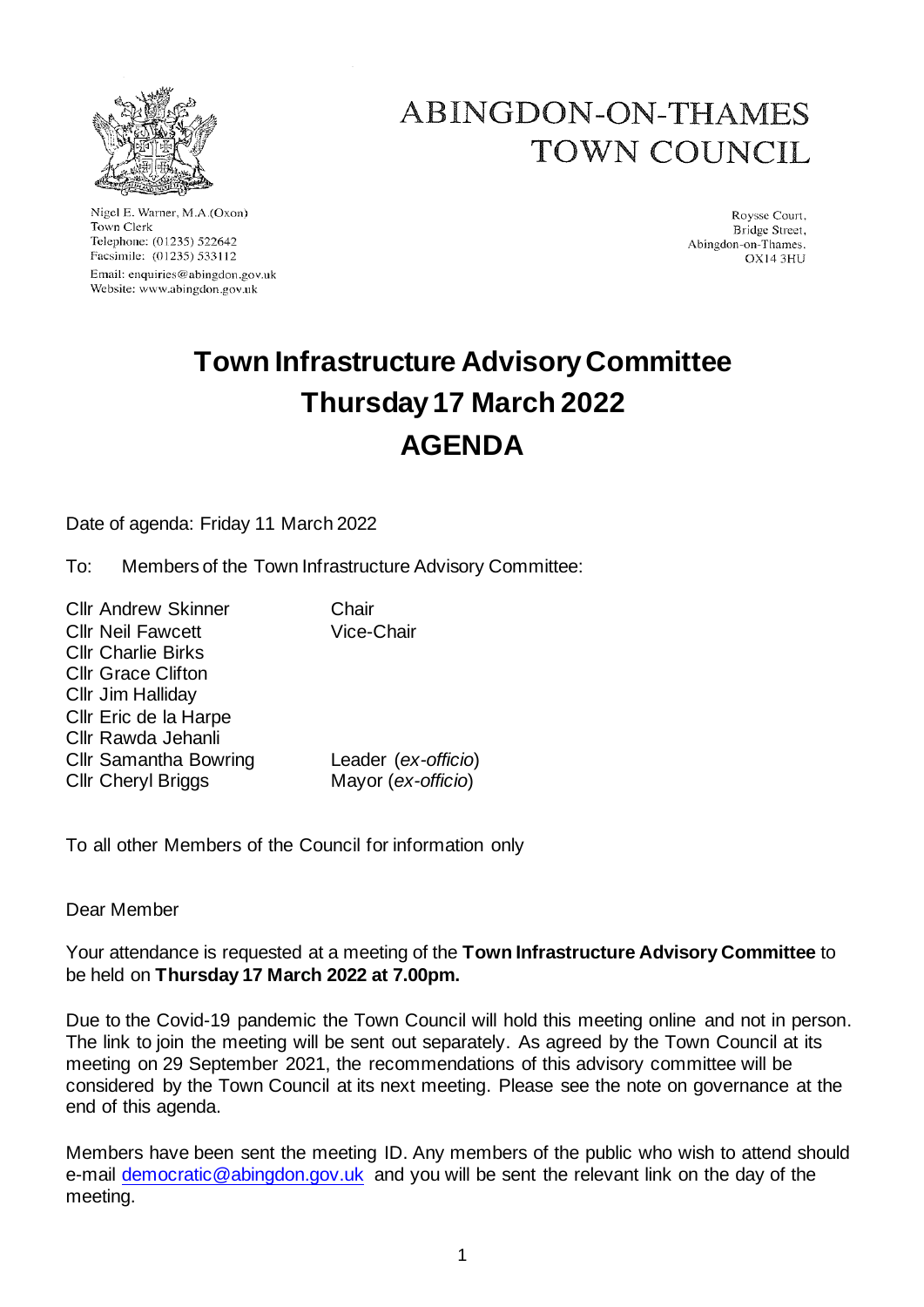The meeting will be conducted in the same way, as far as possible, as a meeting in person. Members of the public may view the meeting online and may, with notice, make representations, ask questions, and give evidence in respect of any item of business at agenda item 3.

If you would like to provide written comments on any of the planning items in this agenda, please submit them to the town council as soon as possible so that committee members are able to view them before the meeting. If written submissions are received on the day of the meeting they may not be read.

**Please note that the Town Council is a consultee on planning applications and any comments may best be submitted directly to the Vale of White Horse District Council [using the website which can be found here.](https://www.whitehorsedc.gov.uk/vale-of-white-horse-district-council/planning-and-development/comment-on-planning-applications/)**

Should any Member be unable to attend and wish to send a substitute to the meeting, they should email [democratic@abingdon.gov.uk.](mailto:democratic@abingdon.gov.uk)

The agreed terms of reference for this committee can be viewed [here.](https://www.abingdon.gov.uk/wp-content/uploads/2021/09/Terms-of-reference-Town-Infrastructure-Committee-2021.pdf)

Any queries in relation to this agenda should be directed to myself.

Yours sincerely

*Nigel Warner*

Nigel Warner Town Clerk

# **Lead Councillors for areas of committee responsibility**

Please note that, as agreed at the meeting of the Town Infrastructure Advisory Committee on 16 September 2021, the lead Councillors for areas of responsibility are set out below. Lead Councillors are asked to ensure that matters are addressed and that deadlines are met. Responsibility for specific areas will be delegated to the Town Clerk, who will consult with officers and the Councillors named below. (The relevant paragraph in the scheme of delegation is included in brackets.)

**Neighbourhood Planning** (paragraph 5) – Cllr Clifton.

**Planning:** to be the link with the Planning Panel (paragraph 2) and related matters set out in paragraph 4 of the scheme of delegation (strategic/development plans, proposed listed buildings, conservation areas, tree protection orders and building preservation orders), plus those areas covered by paragraph 7 – Cllr Halliday.

**Highways/transport/parking** (paragraphs 8 and 9) - Cllr Jehanli.

**Active travel** (paragraph 14) – Cllr de la Harpe.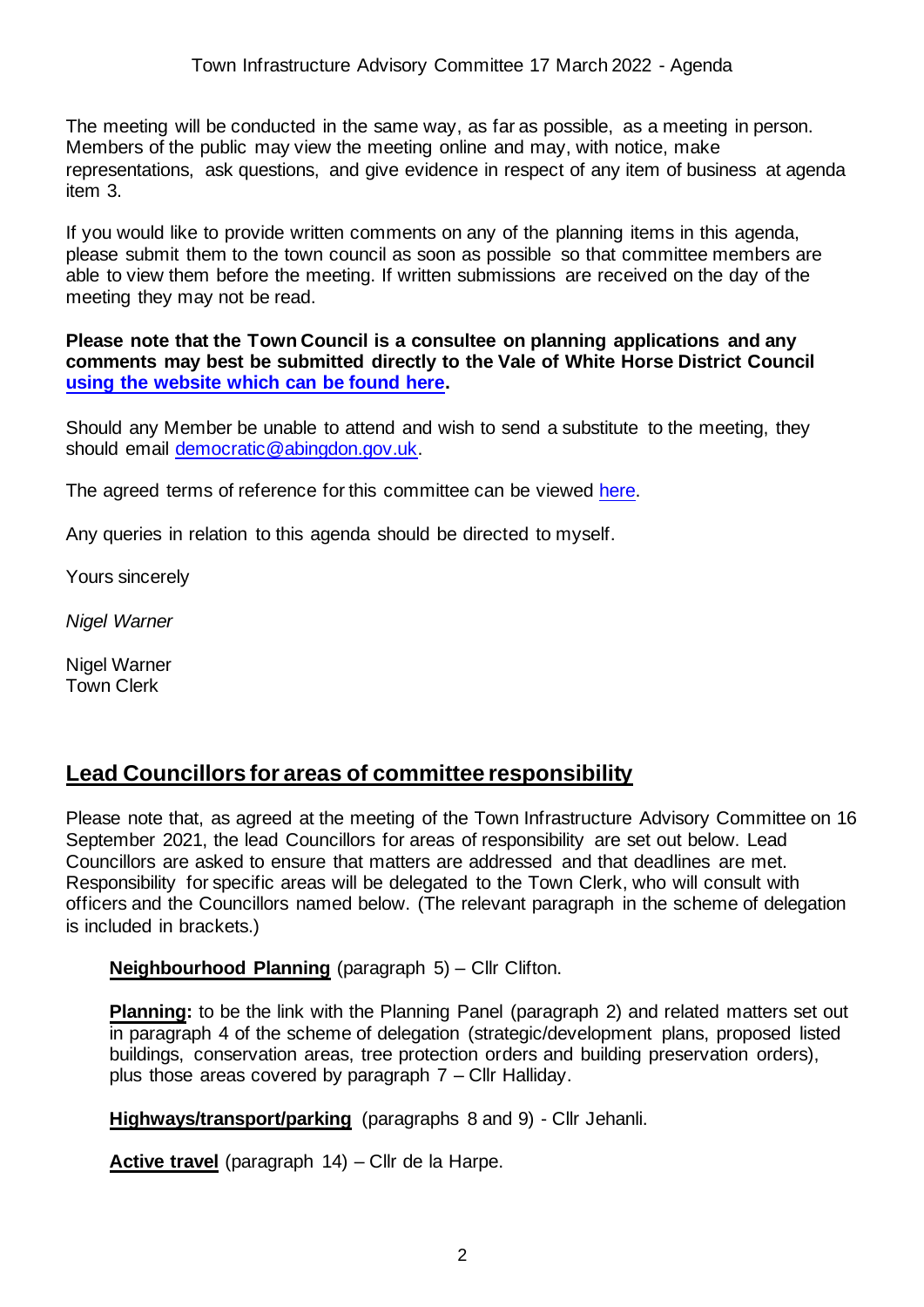**Licensing** (paragraph 11) and house naming/ street numbering (paragraph 3). Street naming would need approval by the full committee - Cllr Fawcett.

Responsibility for all other consultations as set out in paragraph 12 will be confirmed at a future meeting.

# **Abingdon Town Council - Our Vision**

To develop an inclusive community so that Abingdon is the place where everyone wants to live and where the wellbeing of residents is prioritised. In developing this community, the town will be one which is environmentally sustainable, vibrant, resilient and safe.

# **Our key objectives**

1 To respond effectively and speedily to the climate emergency.

2 To develop a resilient, sustainable town which will provide a home for residents now and in the future.

3 To manage the Council's assets efficiently and effectively to meet for the needs of the community now and in the future.

4 To work with community partners to support those who are vulnerable and in need and to create opportunities to increase social inclusivity.

**The timings provided for each agenda item are approximate and may change if some items take more or less time.**

# **SECTION I - Open to the Public Including the Press**

### 1. **Apologies** 19.00

To receive any apologies for absence.

### 2. **Declarations of interest** 19.01

To receive any declarations of interest from Members in relation to any items to be considered at the meeting in accordance with the Local Code of Conduct.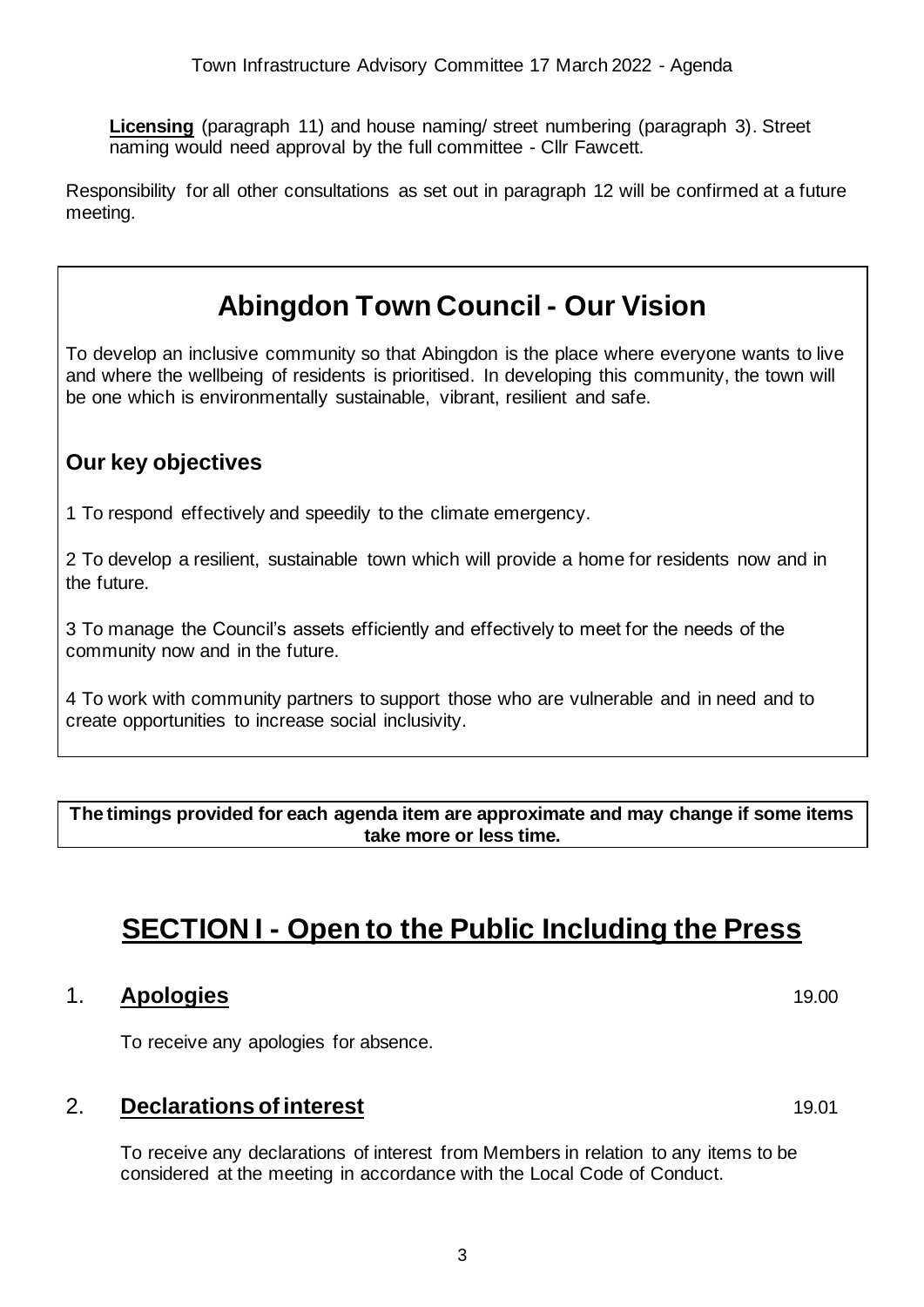# 3. **Public participation** 19.02

Members of the public are permitted to make representations, ask questions and give evidence in respect of any item of business included in the agenda for any meeting of the Council (with the exception of the Annual Meeting) and its standing committees. Notice should be submitted in writing no later than 12 noon on the day of the meeting. This should be by e-mail to [democratic@abingdon.gov.uk.](mailto:democratic@abingdon.gov.uk)

# 4. **Notes of meeting** 19.07

To agree the [draft notes](https://www.abingdon.gov.uk/wp-content/uploads/2022/01/Draft-notes-13.1.22-Town-Infrastructure-Advisory-Cee.pdf) of the meeting of the Town Infrastructure Advisory Committee of 13 January 2022 be agreed as a correct record, to be signed by the Chair.

Note that the majority of matters arising should be discussed under agenda item 5.

# **5. Forward Plan and Actions Register** 19.10

The Forward Plan was approved by Full Council on 27 January 2021 and reviewed in June 2021.

There is some overlap between the Forward Plan and the Actions Register and your officers will be addressing this for the next cycle of meetings.

#### **Actions register**

The actions register report can be found [here.](https://www.abingdon.gov.uk/wp-content/uploads/2022/03/Item-5-Actions-Register-17.3.22_Town-Infrastructure-Advisory-Cttee.pdf)

To receive a draft [policy](https://www.abingdon.gov.uk/wp-content/uploads/2022/03/Item-5-Bench-Policy-17.3.22-Town-Infrastructure-Advisory-Cttee.pdf) on memorial benches from the Town Clerk which has been drafted in consultation with the Cemeteries and Outdoor Services Manager.

#### **Forward Plan**

Where items are marked red this means that there is a decision required or that the Committee is requested to note a change to timescales.

| <b>Review of local</b><br>transport support | Apr to June 2021 | Review of local transport support                                                                                                                                                                     |
|---------------------------------------------|------------------|-------------------------------------------------------------------------------------------------------------------------------------------------------------------------------------------------------|
|                                             | Jun 2021: review | Query resourcing of the local transport support -                                                                                                                                                     |
|                                             |                  | suggest transfer to July-Sept 21                                                                                                                                                                      |
|                                             | Jan to Mar 2022  | Report to January 2022 meeting approved                                                                                                                                                               |
|                                             |                  |                                                                                                                                                                                                       |
|                                             | Update Mar 2022  | See report on agenda for meeting of 17 March 2022,<br>this will issue will require urgent consideration. Staff<br>resources are under some pressure at present but this<br>will have to be progressed |
|                                             |                  |                                                                                                                                                                                                       |
|                                             |                  |                                                                                                                                                                                                       |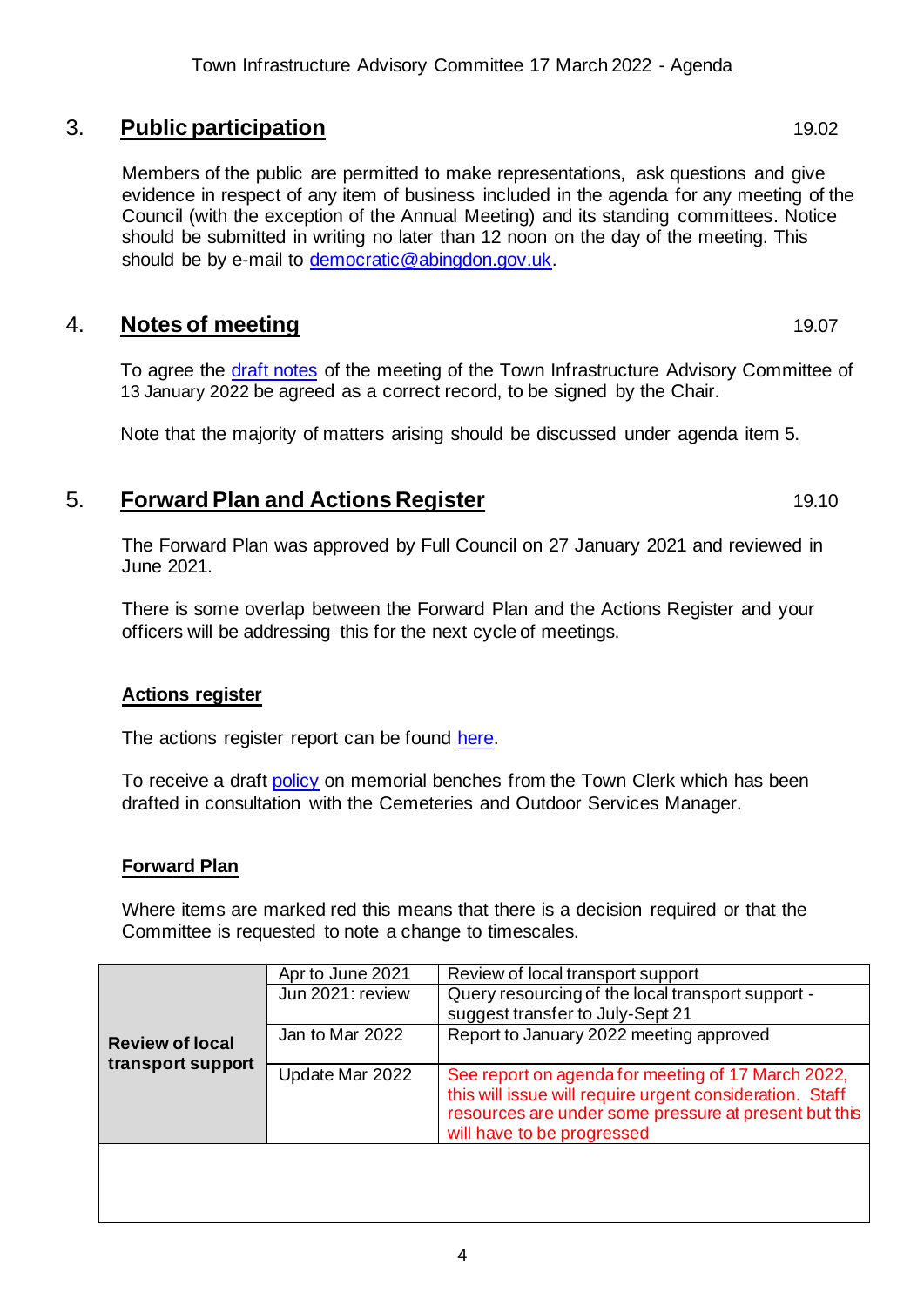| <b>Albert Park</b>                        | Oct to Dec 2020     | Submit to DC                                                                                  |  |
|-------------------------------------------|---------------------|-----------------------------------------------------------------------------------------------|--|
| <b>Conservation</b>                       | Jun 2021: review    | Chase Albert Park Appraisal with Vale                                                         |  |
| Area Appraisal-                           | March 2022 update   | Working Group to submit final version for approval by                                         |  |
| updated timescale                         |                     | VHHDC by 30 September 2022                                                                    |  |
|                                           |                     |                                                                                               |  |
|                                           | Jan to Mar 2021     | End of Stage 1; commission consultancy re stage 2 so<br>that starts 1/4/21                    |  |
|                                           | Apr to Jun 2021     | Stage 2 of Plan                                                                               |  |
| Neighbourhood<br>Plan - updated to        | Jan to June 2022    | Neighbourhood Plan area agreed by VWHDC March<br>2022                                         |  |
| reflect March 2022                        |                     | Public engagement                                                                             |  |
| timescale                                 |                     | Prepare Reg 14 draft plan                                                                     |  |
|                                           | <b>Jun/Jul 2022</b> | Six-week formal consultation by Town Council                                                  |  |
|                                           | Sept/Oct 2022       | Prepare Reg 16 plan and submit                                                                |  |
|                                           | Autumn 2022         | Six-week formal consultation (run by VWHDC)                                                   |  |
|                                           | Jan to May 2023     | <b>Examination and referendum</b>                                                             |  |
|                                           |                     |                                                                                               |  |
| <b>Travel initiatives</b>                 | Jan to Mar 2021     | Discuss the merits of the active travel and LCWHIP<br>adoption by the TC.                     |  |
|                                           | July to Sept 2021   | Promote cycling and walking infrastructure. Awaiting<br>LCWHIP publication prior to adoption. |  |
|                                           | March 2022 update   | See separate item on agenda for meeting of 17 March<br>2022                                   |  |
|                                           |                     |                                                                                               |  |
| <b>Town Centre area</b>                   | July to Sept 2022   | Commence town centre conservation area appraisal                                              |  |
| appraisal -revised                        | Jan to Mar 2023     | Submit town centre conservation area appraisal to                                             |  |
| <b>March 2022 - to</b>                    |                     | district council                                                                              |  |
| commence                                  |                     |                                                                                               |  |
| following formal                          |                     |                                                                                               |  |
| submission of                             |                     |                                                                                               |  |
| <b>Albert Park</b><br><b>Conservation</b> |                     |                                                                                               |  |
| <b>Area Plan</b>                          |                     |                                                                                               |  |
|                                           |                     |                                                                                               |  |
|                                           |                     |                                                                                               |  |

# **6.** Traffic Advisory Committee 19.22

To receive and consider the notes of the meeting of the Abingdon Traffic Advisory Committee of 9 February 2022.

# 7. **Neighbourhood Plan** 19.25

Update from Cllr Grace Clifton [attached.](https://www.abingdon.gov.uk/wp-content/uploads/2022/03/Neighbourhood-Plan-update-for-Town-Infrastructure-17-March-2022.pdf)

There is a dedicated website in relation to the Plan which can be access [here.](https://www.abingdon-neighbourhood-plan.org/)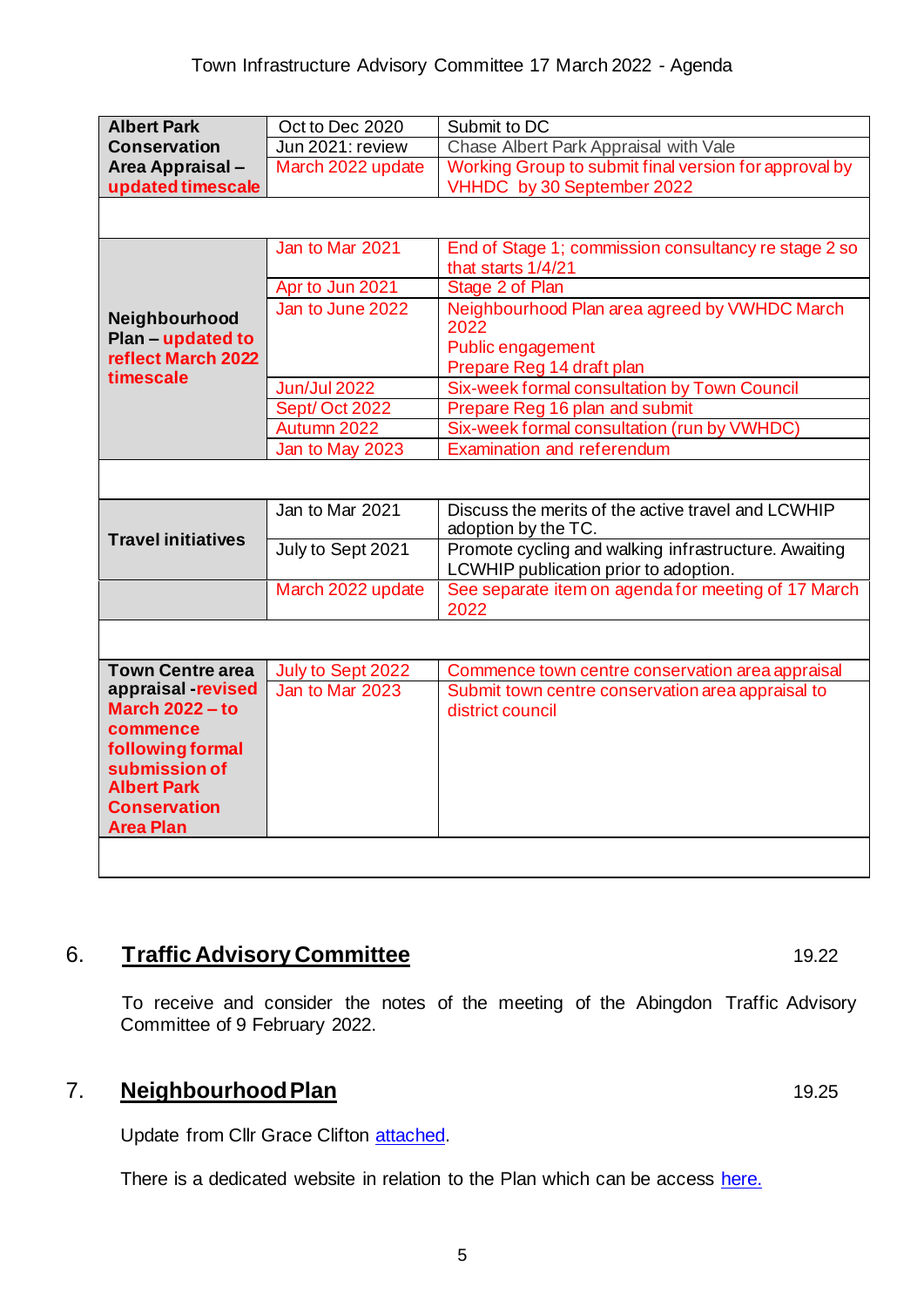A public meeting was held on 3 March 2022 and the presentation made by Feria Urbanism and the Steering Group may be found [here.](https://www.abingdon-neighbourhood-plan.org/downloads)

#### 8. **Bus service 41**

19.35

Since October 2018 the Town Council has subsidised the town bus service 41 under contract to Thames Travel, the cost being £30,000 per annum.

On 2 March 2022 the following e-mail was received from Thames Travel:

"I thought I should write with an update on the status of bus industry funding in England, and the implications this has for the 41 service, which we have operated as a partnership with you for several years now.

"You may have seen in the media recently several articles highlighting the possibility of widespread reductions and / or withdrawal of bus services, following the scheduled end of COVID-19 emergency government funding on 5th April 2022. I am pleased to advise that this week we have learned the emergency funding is to be extended for a further 6 months until early October 2022, although at a reduced level compared to that currently provided. This means the "cliff edge" which had been expected to lead to reductions in services from April 2022 has now been pushed back, which is good news.

"Bus patronage remains depressed, however, compared with pre-pandemic levels. We are currently seeing around 75% of the passenger numbers on our network that we would have expected to see at this time of year before the pandemic. On services like the 41, with a high proportion of elderly passengers this number is lower still, at around 65%. As government funding is reduced, we need patronage to return to around 90% of prepandemic levels in order to avoid having to make cuts to services.

"One issue which particularly affects the 41 service is the reimbursement that we receive from Oxfordshire County Council for carrying concessionary pass holders on our services. These passengers make up around 75% of the total users of the 41 service. During the pandemic the County followed government guidance and continued to pay 100% of the level that we received for these passholders prior to pandemic, despite actual passenger volumes being significantly impacted by lockdown restrictions, guidance on shielding and government messaging to avoid public transport etc.

"Government has issued Local Transport Authorities with revised guidance, advising them that they should taper down the level of additional concessionary funding provided to us over the 2022-23 financial year - with a view to returning to paying only for actual journeys made by the beginning of the 2023-24 financial year. So far, Oxfordshire County Council has not formally stated their intention with regard to this guidance, however we understand through discussions with them that they are minded to implement this from April 2022. If this happens, we will not be able to continue to operate service 41 for the current contract price of £30,000 per year and would need an additional £15,000 in order to cover the costs of continuing to provide the service.

"I recognise that this will not be welcome news but thought you would appreciate being made aware of the issue so we can consider together what can be done about it. We are looking at making any necessary changes to our services around the end of August, once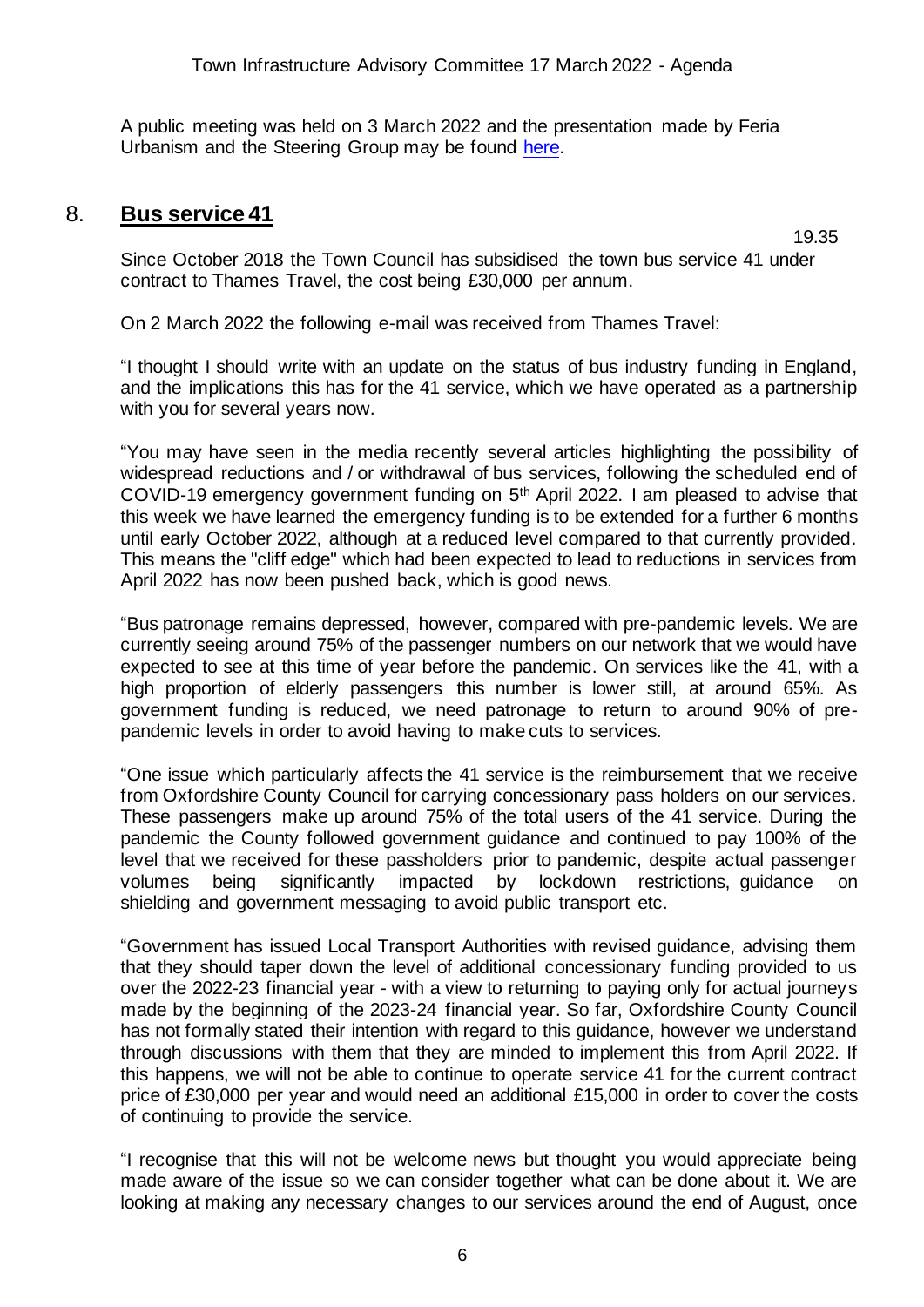Town Infrastructure Advisory Committee 17 March 2022 - Agenda

we have a better handle on how patronage has recovered after a sustained period of COVID-19 restrictions being lifted and once we better understand the picture regarding funding. This will hopefully give us some time for discussions to take place."

The Chair, Cllr Andrew Skinner and the Town Clerk are meeting with representatives of Thames Travel on 14 March 2022 to discuss matters and will report directly to the meeting.

# 9. **Corporate identification on Town Council-funded infrastructure** 19.44

The Chair, Cllr Andrew Skinner, has requested that this item be included on the agenda with a view to inclusion of corporate identification on Town Council owned and funded infrastructure, which could include bus shelters, some litter bins and perhaps public seats. This would be funded from the street furniture budget and your officers would advise a budget of up to £2,000 and timescale by end of July 2022 for rollout.

Note the 2022/23 street furniture budget allocated to this committee is as follows:

Bus shelters: £6,667 plus earmarked reserve £8,054 (potential to extinguish or vire elsewhere if commercial arrangement is made for advertising and provision of replacement and repair and maintenance of existing shelters).

Other street furniture: £6,667 plus earmarked reserve £8,054

### 10. **Cycling and pedestrian matters** 19.50

To receive an update in relation to the above including the LCWIP (Local Cycling Walking and Infrastructure Plan).

The Chair, Cllr Andrew Skinner, has requested the committee consider the installation of some cycle racks to service the Roysse Court offices, Registration Office and Guildhall. Installation in Roysse Court itself would require careful thought with regard to the aesthetics and layout of the area.

If agreed your officers would suggest an allocation of £2,000 from the street furniture budget.

Bus shelters: £6,667 plus earmarked reserve £8,054 (potential to extinguish or vire elsewhere if commercial arrangement is made for advertising and provision of replacement and repair and maintenance of existing shelters).

Other street furniture: £6,667 plus earmarked reserve £8,054

### 11. **Public convenience provision in Abingdon.** 19.59

To receive a [report](https://www.abingdon.gov.uk/wp-content/uploads/2022/03/Item-11-Abingdon-Public-Conveniences-17.3.22-Town-Infrastructure-Advisory-Cttee.pdf) from Cllr Charlie Birks with regards to Public Convenience Provision.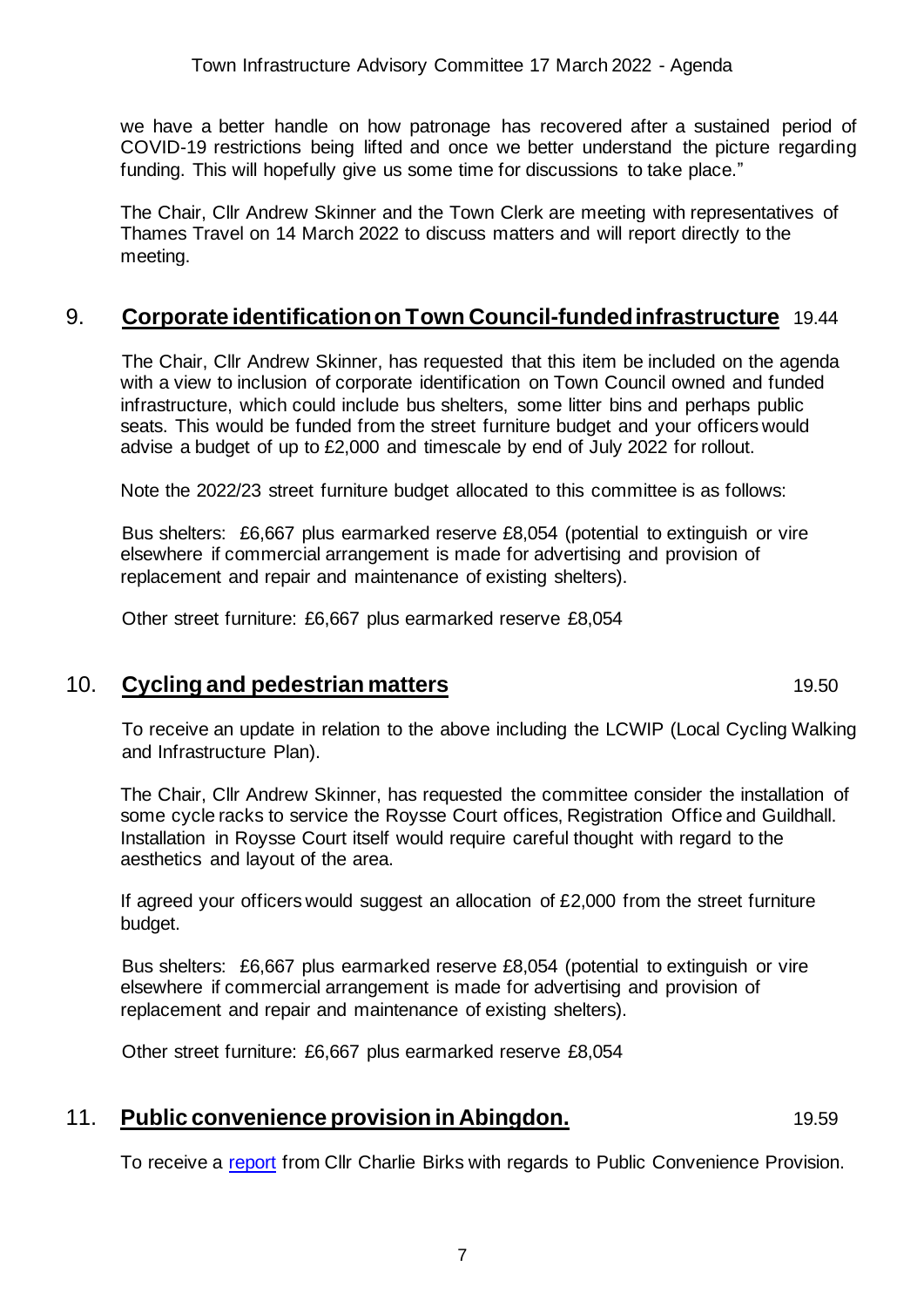### 12. **Land and Property review** 20.08

At the last meeting Members requested an update regarding ownership of land and property in Abingdon.

The Town Clerk reports:

Responsibilities for these matters primarily span over three committees:

- Environment and Amenities: to oversee all arrangements in the town relating to recreation areas and open spaces, including the responsibilities of the various local authorities and arrangements in place for the management and maintenance of open spaces;
- Finance, Governance and Asset Management: the disposal, acquisition or renewal of any property interests;
- Town Infrastructure: the neighbourhood plan and making representations to the planning authority; to consider all matters in relation to highways, footpaths and bridleways; to consider all other consultations as may relate to services operated in the town including leisure and recreation.

Town Council land:

The Town Council is clear on what land it maintains but we are aware of legacy issues in relation to ownership of communal areas. The work to clarify land holdings is almost complete and land holdings mapped in the Council's GIS system (Pear). Lists of parcels of land which are maintained but not owned by the council will be brought forward to future meetings of the relevant committee with officer recommendations for action, for consideration. These recommendations will depend on a number of factors including the maintenance issues in relation to the land, the community benefit of the land, environmental and financial implications.

Vale of White Horse District Council land:

Town Clerk reports: Based on our conversations with Vale officers although early in 2021 we understood that the Strategic Property Review (SPR) would report by the end of 2021, it currently in its early stages. From what I understand there is a quarterly meeting of the SPR, which has had its first initial meeting. They are looking at the various land owned by the Vale and the process is for the SPR group is then to consult with local members regarding these various areas , with the consultation responses then being considered by the next quarterly meeting. I understand that it is then that parishes will be approached regarding any proposed transfers.

I have been told there is no timetable but that the process will be ongoing for the next 12 months. On being pressed it was not clear how quickly this would move from discussions to actions but I understand that as a result of the Town Council's desire to engage in constructive discussions the Abingdon part of the review is in the first tranche.

I will report further with any updates.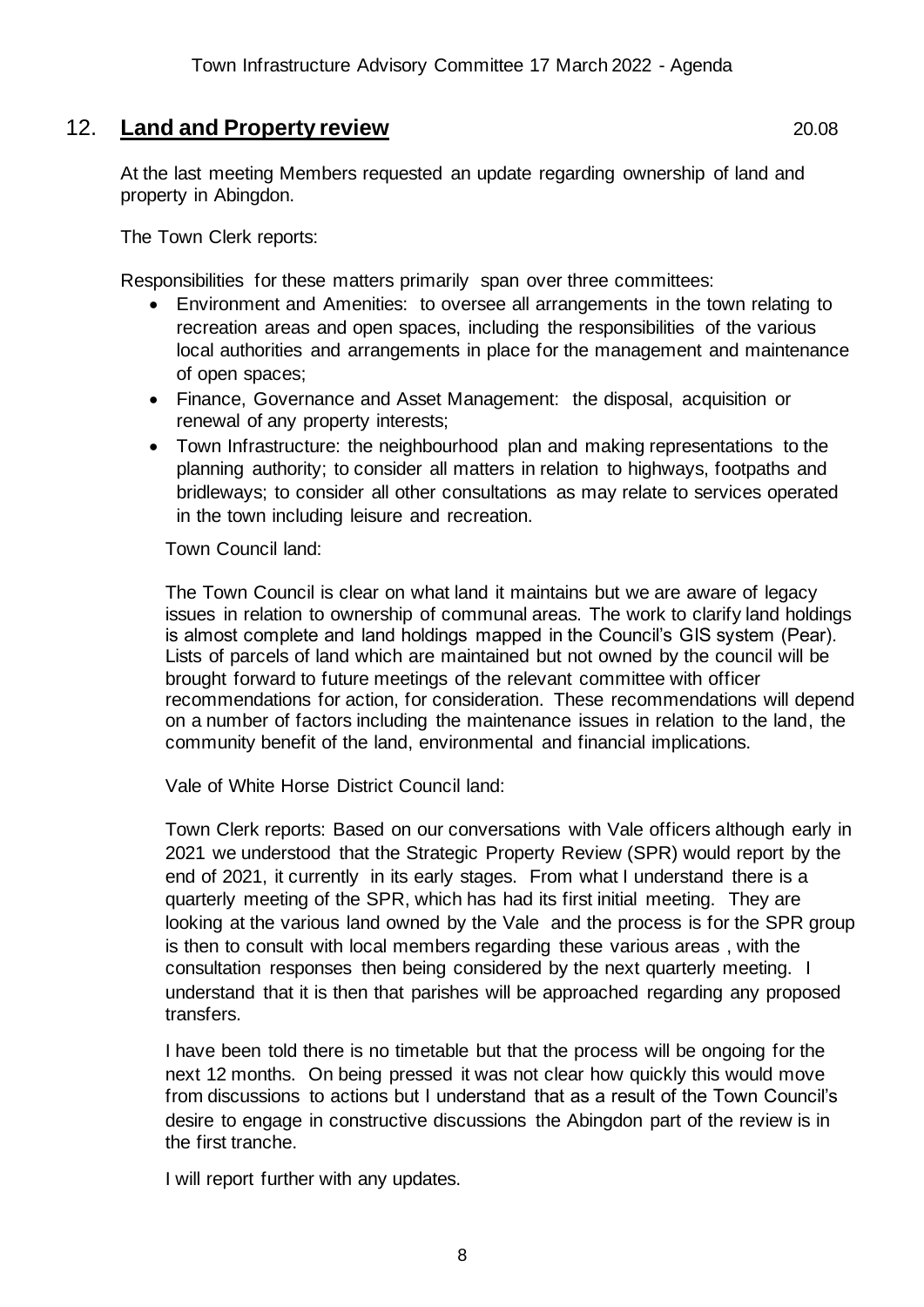# 13. **Stratton Way – underpass** 20.13

The following proposal has come forward from Cllr Jim Halliday:

That a) the Town Clerk seeks approval from the relevant Oxfordshire County Council Department to permit the Town Council to repair & repaint the murals in the Stratton Way underpass; b) that once permission has been obtained, the Town Council commissions a local artist (ideally to be aided by pupils of Abingdon Schools) to undertaken repairs to the existing murals in the Stratton Way Underpass (as happened during a previous Jubilee year) and install a new Platinum Jubilee mural on those parts of the underpass which currently do not feature a mural; and c) the committee delegates approval of the contracting arrangements to the Town Clerk in consultation with the Committee Chair.

If agreed this work would need to be funded from the Street Furniture budget and it is suggested a budget of £5,000 be allocated. In terms of the timing of the work we would suggest the period July to December 2022.

Bus shelters: £6,667 plus earmarked reserve £8,054 (potential to extinguish or vire elsewhere if commercial arrangement is made for advertising and provision of replacement and repair and maintenance of existing shelters).

Other street furniture: £6,667 plus earmarked reserve £8,054

# **CONSULTATIONS**

### 14. **Joint Design Guide** 20.23

Members will previously have received notification of the consultation relating to the Joint Design Guide.

The Committee is requested to consider the Joint Design Guide produced by Vale of White Horse and South Oxfordshire District Councils. Joint Design Guide provides guidance on how new development in the area can be designed and constructed to the highest quality and sustainability. As a Supplementary Planning Document, once adopted, it will be a material consideration in any future planning decisions we make. The guide provides steps and design principles that will help applicants understand what makes high-quality and sustainable design and inspire them to reach these standards.

There is a dedicated website for the Guide which may be accessed [here.](https://data.southoxon.gov.uk/JDG/Guide.html)

The District Councils are consulting on the Guide. The closing date is 15 March 2022 but, having regard to our meetings' cycle, the Town Council has been granted an extension to 31 March should it wish to respond corporately.

# 15. **Dates of future meetings** 20.29

To note the dates for future meetings and items for the agenda.

• 16 June 2022